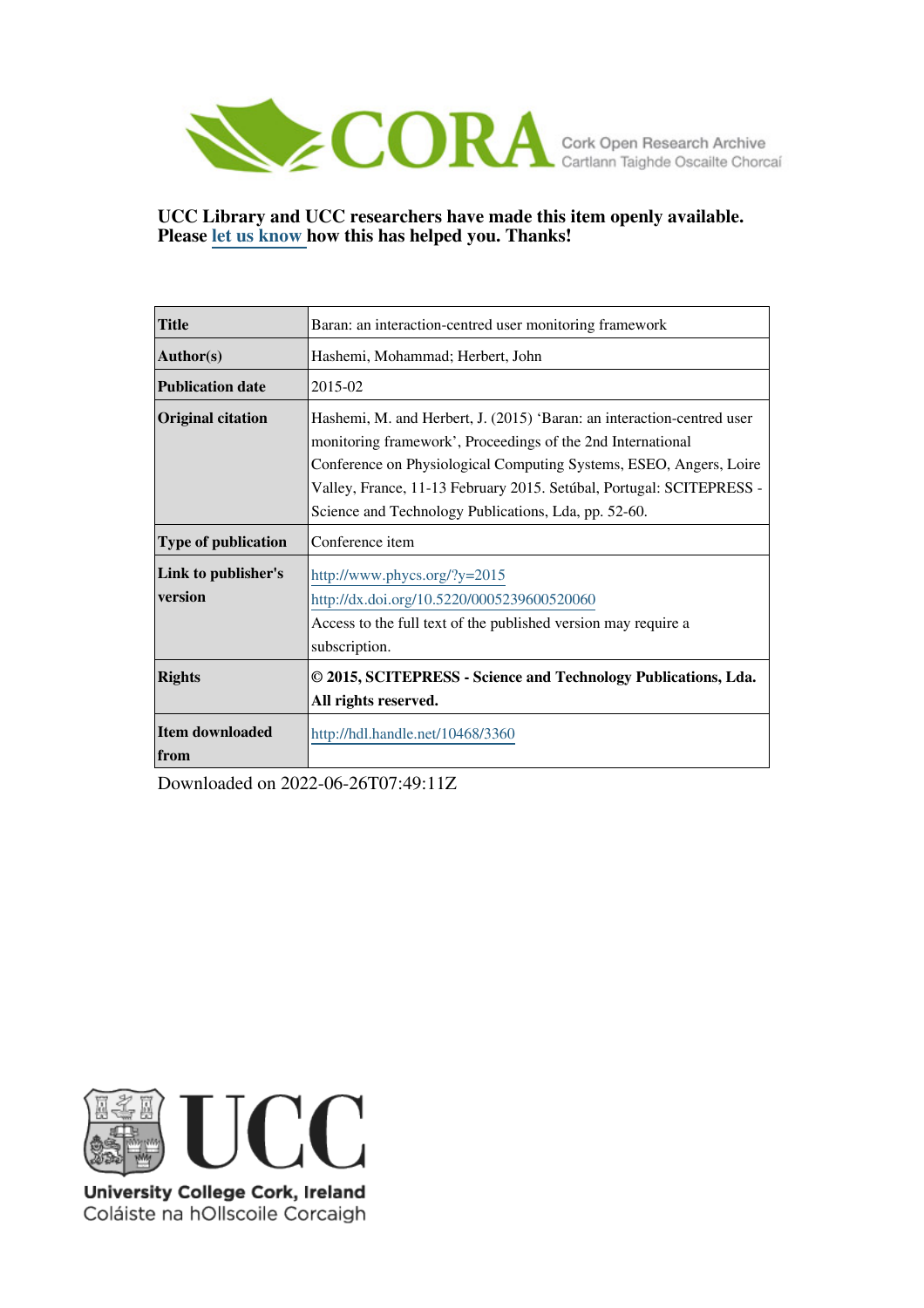# Baran: An Interaction-centred User Monitoring Framework

Mohammad Hashemi and John Herbert

*Computer Science Department, University College Cork, Cork, Ireland* {*m.hashemi, j.herbert*}*@cs.ucc.ie*

Keywords: User Modelling, User Profiling, Quality of Experience, User Experience, Human and Computer Interaction.

Abstract: User Quality of Experience (QoE) is a subjective entity and difficult to measure. One important aspect of it, User Experience (UX), corresponds to the sensory and emotional state of a user. For a user interacting through a User Interface (UI), precise information on how they are using the UI can contribute to understanding their UX, and thereby understanding their QoE. As well as a user's use of the UI such as clicking, scrolling, touching, or selecting, other real-time digital information about the user such as from smart phone sensors (e.g. accelerometer, light level) and physiological sensors (e.g. heart rate, ECG, EEG) could contribute to understanding UX. Baran is a framework that is designed to capture, record, manage and analyse the User Digital Imprint (UDI) which, is the data structure containing all user context information. Baran simplifies the process of collecting experimental information in Human and Computer Interaction (HCI) studies, by recording comprehensive real-time data for any UI experiment, and making the data available as a standard UDI data structure. This paper presents an overview of the Baran framework, and provides an example of its use to record user interaction and perform some basic analysis of the interaction.

## 1 INTRODUCTION

Interaction is very important and as the number of interactive devices grows, providing a good User Experience (UX) is a concern for device and service producers. Understanding UX is difficult, and it is even more difficult when UX is for interactive products and systems (Forlizzi and Battarbee, 2004). There are several approaches to understanding UX. One is the perspective of users that is called user-centred, or focus on products that is called product-centred. Another is to understand UX through the interaction between user and products named interaction-centred (Forlizzi and Battarbee, 2004). Many researchers believe interaction-centred is the most valuable for understanding how a user experiences a product (Forlizzi and Battarbee, 2004). In this study we focus on interaction-centred UX.

User Quality of Experience (QoE) is a subjective entity and difficult to measure. One important aspect of it, User Experience (UX), corresponds to the sensory and emotional state of a user. For a user interacting through a User Interface (UI), precise information on how they are using the UI can contribute to understanding their UX, and thereby understanding their QoE.

As well as a user's use of the UI, other real-time

digital information about the user could include the readings from the various sensors on a device such as a smart phone (e.g. accelerometer, gyroscope, magnetometer, light level) and readings from physiological sensors as might be available from a health monitoring wireless BAN (body area network) (e.g. heart rate, GSR, ECG, EEG, EMG). All this real-time digital data together is called the User Digital Imprint (UDI), and it provides all the available external digital information that can reflect the subjective UX when interacting through a UI.

As the popularity of the mobile devices are increasing, users experience different situations while working with their mobile devices. User's context and moods, and environments are dynamic and always are changing. Applications, services, and all computing trends need to know the changes and adapt to them in order to improve user experience. Context is any information characterizing human and computer interaction and the surrounding environment. This work addresses a gap between applications or services and the context. Each service or application needs to implement a component to extract some information in order to know the context. First of all, this is a time consuming process and needs special knowledge about context information. Secondly, processing, analysing, and extracting some useful informa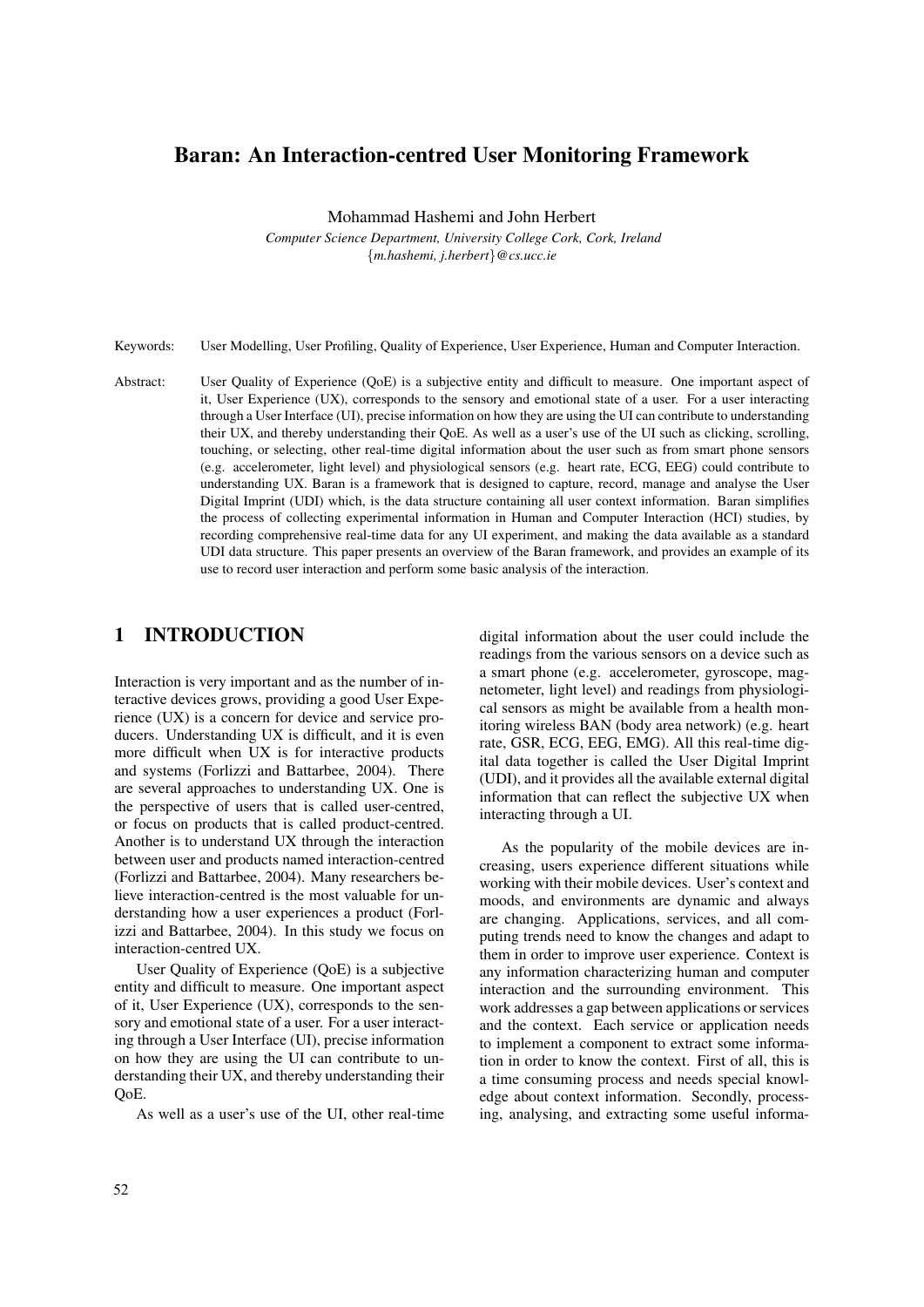tion out of the raw data about the context is another difficult process. Service producers and application developers should not also have to implement the context component part. Baran is an interaction-centred, user monitoring framework that meets this need. It collects context information such as interaction, sensor, and physiological data. In future work, the collected raw data will be analysed and higher level information will be provided. It currently supports the Windows Operating System (OS) for desktops and the Android OS for smart phones and tablets. Mac OS and iOS versions are under development. The Windows OS version of the framework was presented and published in (Hashemi and Herbert, 2014).

## 2 BACKGROUND

There are other systems to collect and manage context information for mobile devices include middle-ware, services, and frameworks. CONTextfactORY (Contory), is a middle ware prototype proposed by Riva (Riva, 2006). It collects some internal and external context information and offers a SQL-like interface using a query language to allow third parties to make a query about context with some specifications, specially in an ad-hoc network manner. This work suffers from resource constrained of smart phones and tablets. Storing the context data needs huge storage space and also the CPU, RAM, and battery usage for processing. We address this part by sending the context data to our cloud server in order to store and process. We use a well-designed data structure, UDI, for the data sent to our cloud server. It is explained in section 4.1.

Hermes, is another context-aware application development framework (Buthpitiya et al., 2012). It has local and cloud service in order to provide context. It defines widgets that are responsible for sensors. Widgets can communicate to each other in order to transmit context data. While they address the weaknesses of some other work, they did support other developers to use their framework. They also did not provide samples of their work. Their framework also lacks the functionality of connecting to BAN sensors.

Some other context systems exist, such as the Context Toolkit (Dey et al., 2001) that is a library, RCSM (Yau and Karim, 2004) that is middle ware, and the TEA framework (Schmidt et al., 1999). They provide application developers with uniform context abstractions but mostly without the analysing or processing data.

In this study we propose the Baran framework. We implement it in Java for Android and in C#.Net

for Windows OS. Baran is able to collect the context information and combine it with BAN sensor data in order to provide the opportunity to estimate UX. In future we will work on processing and analysing data to provide the higher level context information.

The term, User Experience (UX), was introduced in the 1990s (Forlizzi and Battarbee, 2004) and refers to a user's perceived experience of a service or a product. UX includes all aspects of behaviour, emotions, and attitudes. Cognitive, emotional, aesthetic, physical, and sensual experiences contribute to a user's experience. UX is defined as : *a person's perceptions and responses that result from the use and/or anticipated use of a product, system or service* (ISO 9241- 110:2010) (9241-210:2010., 2010). UX is subjective, dynamic, difficult to measure, and also depends on an individual's perceived experience and context. The context could be either external, about the environment of a user, or his/her internal states, such as motivation, needs, or mood.

There are varies methods for UX evaluation and measurement. Questionnaires, interviews, and surveys are used in HCI studies (Vermeeren et al., 2010).

A questionnaire contains a set of questions about the product, its usability, UX metrics, and the user's internal states. One of the most popular and reliable proposed methods in this area is NASA-TLX (Cao et al., 2009). Mental, physical, and temporal demand, performance, effort, and frustration level are all measured in this method. It relies on the workload of a task and the other measurements mentioned before. It has been used in variety of studies (Hart, 2006). However, there is a need for entry of information by users.

AttrakDiff is another popular questionnaire designed to measure hedonic stimulation, identity and pragmatic qualities of a product (Hassenzahl, 2005; Hassenzahl and Tractinsky, 2006). AttrakDiff contains 28 questions. The AttrakDiff questionnaire was used in a study of exploring the effects of hedonic and pragmatic aspects of goodness and beauty of different MP3 player skins (Hassenzahl, 2008). AttrakDiff is also used in another study (Schrepp et al., 2006) on the influence of hedonic quality on attractiveness. There are three different interfaces evaluated by 90 people, who received an invitation email in order to participate.

These methods require users to fill up questionnaires, attend to interview sessions, etc. Complicated, difficult, and confusing questions in an interview or a questionnaire can make it unpleasant for users. It is also not a good user's internal state indicator as determining emotions and moods are difficult.

In Human and Computer Interaction (HCI) studies, understanding a user is the main challenge. It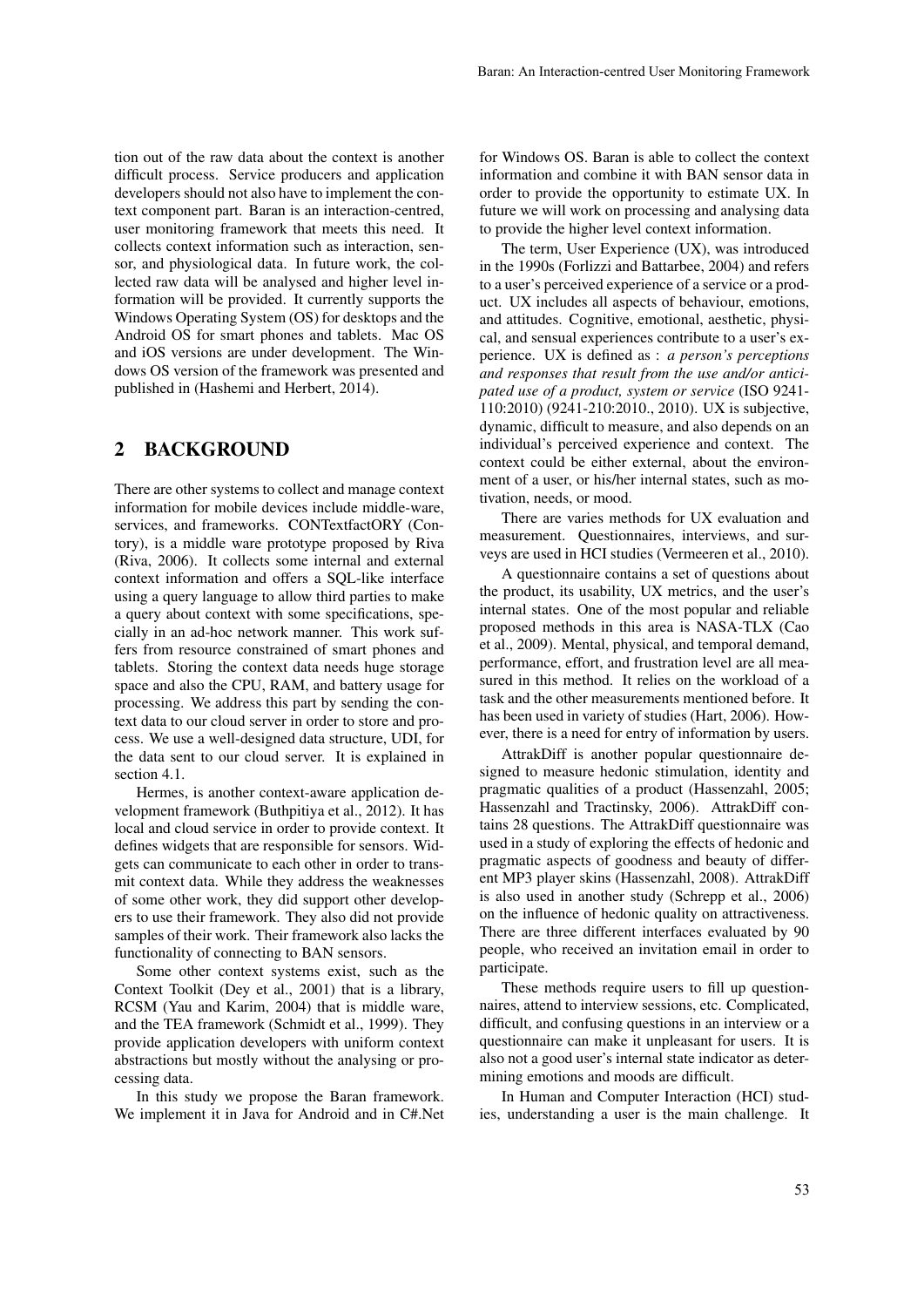

Figure 1: Baran Framework Overview.

requires knowing what has been done by a user before and after an interaction. So, there is a need to provide a more complete set of information than that from a set of general questions. On the other hand, the methods used to collect the information need to be unobtrusive and transparent to the user.

The Baran framework is designed to address the mentioned challenges and improve the UX measurement methods by providing a more complete version of the information about a user. It also is building a general solution to collect, analyse, and process context information, in order to be used by other researchers, developers, or service producers.

#### 3 BARAN FRAMEWORK

The proposed framework, Baran, transparently, and unobtrusively collects environmental, behavioural, and physio-psychological context information about a user. Figure 1 is an overview of the Baran framework showing the connectivity of internal and external sensors with its engine. The framework can be used as a library in a software product, or installed separately on a computer or a smart phone. The framework provides the ability of connecting to sensors such as EEG, GSR, EMG, or ECG. Thanks to commercial versions of these sensors, there are plenty of them available. They are small in size and can transfer data over Wifi and Bluetooth. When a sensor is configured, the framework synchronizes the data from it with the context information, explained in the next section, and stores them in a well-designed data structure called the User Digital Imprint (UDI). A collection of UDI information makes a profile for a single user. In Baran, a cloud service receives all UDI from the experimental devices. The Baran cloud service stores all UDIs, and later provides them for analysis. The analysis methods can be chosen by the researcher. Baran will also provide analysis methods in the future. As the UDI contains low level information, there is a need to process it to extract some higher level information such as user emotional or movement state. Having all information in one place



Figure 2: Baran Framework High Level Architecture.

will provide an opportunity to share experimental information anonymously with other researcher. As the data is in the cloud, third parties do not need to have any connection to the user devices in order to receive context information. They can communicate directly with the Baran cloud server and after analysing the context, can accordingly change their applications or services.

Figure 1 shows interactions through devices, computers, smart phones, or tablets, with services or products, specially through user interfaces (UI). Baran gathers available data and put them together to build a UDI. The UDIs are sent to the Baran cloud service or stored locally.

## 4 BARAN ARCHITECTURE

The Baran framework contains two main components as it is shown in Figure 2. One is a service working transparently as a background process on the device regardless of being a smart phone, a tablet, or a computer machine. It collects context information and builds the UDI, then periodically sends it to the Baran cloud service. The data structure needs to be light enough due to have a limited network resources. It dynamically changes in size, depends on what device it was built on and what information was available at the time of collecting data. It encourages us to use Java Script Object Notation (JSON) format, because it is a well-designed data structure for dynamic data. Baran framework builds a multi purpose data set of this useful information. Baran provides a general solution giving an opportunity to compare a result of a study to another.

### 4.1 User Digital Imprint (UDI)

A User Digital Imprint (UDI) is the digital imprint of a user that contains a combination of the context data, UI activities, and the sensor data. UDI, is a data structure used by the Baran framework, can contains UID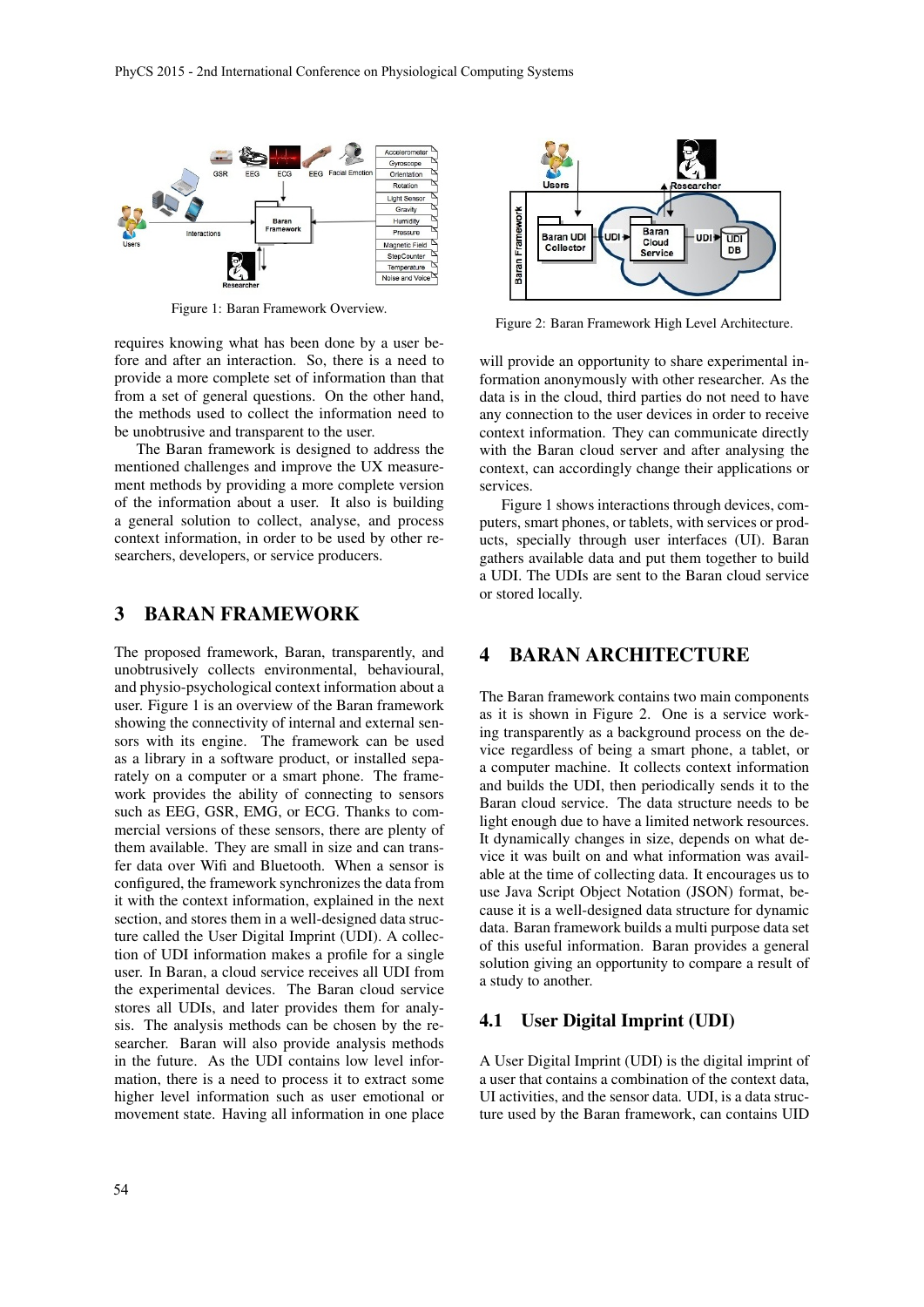

Figure 4: Baran UDI Collector Engine.

(User Interface Interaction Data), ICD (Internal Context Data), and ECD (External Context Data). UDI varies in size depending on the device and the configuration of the framework used in an experiment. Along with UID, ICD, and ECD data, the information about the device such as the OS, the Model, and the ID will be added to the UDI. Figure 3 is an overview of a sample UDI.

#### 4.2 Baran UDI Collector

Figure 4 is the internal architecture of the Baran UDI collector. It works as a background process, transparent to the user. It builds a UDI per second as well as building a UDI for every single UI interaction such as touching, scrolling, and sliding in the touch screen devices, and clicking, and typing in the other devices. The Baran UDI Collector contains four modules, UI activity, the Internal, the external Context modules, and a module to build the synchronized version of the UDI. The UDI contains different information depends on the device and the framework configuration. For example, desktop computers normally have no ac-

```
"className":"Button",<br>"content":"",
"uiActivity":{
                      "eventType":"VIEW_CLICKED"
                      "time":"Jun 14, 2014 12:09:31 AM",<br>"text":"[No thanks]".
                      "packageName":"chrome"
                       "isFullScreen":false,
                      "isEnabled":true,<br>"isChecked":false
                  j.
```
Figure 5: User Interaction Data (UID).



Figure 6: Internal Context Detector.

celerometer or gyroscope which could be added to the Baran Framework as external sensors. The UI activity detector module is responsible for detecting the UI interactions such as clicking and touching. It extracts important information about the detected interaction such as the name of application, the name and the type of the user interface element that was interacted, also the event identifiers such as clicking, scrolling, touching, double-touching. Figure 5 shows an example of a part of the UDI describing the UI interaction data (UID).

#### 4.2.1 Internal Context Detector

The Internal Context Detector (Figure 6) is a module of the Baran UDI collector. It is responsible to manage the internal sensors of the device. Normally, it is useful for smart devices such as smart phones and tablets, as they have internal sensors such as accelerometer, gyroscope. Figure 6 lists some available sensors in some of the smart devices. This module extracts the raw data from the mentioned sensors and builds a data structure, called the Internal Context Data (ICD), to be passed to the UDI Builder. The Baran framework provides a set of processing and analysis algorithms to extract high level information out of the low level information. A user movement state (eg. Walking, Running, Still) or emotional state (eg. Happy, Disgusted, Tired) are examples of high level information (Hashemi and Herbert, 2014).

#### 4.2.2 External Context Detector

The External Context Detector is a module similar to the Internal Context Detector. Figure 7 shows the components and the sensors this module is connected to. This part will able the Baran framework to connect to external sensors that are not available in the smart devices. They could be sensors to monitor a user's physiological and psychological states. Combining this data and the information from other components of the Baran UDI Collector provides us the opportunity of better understanding users and their activities.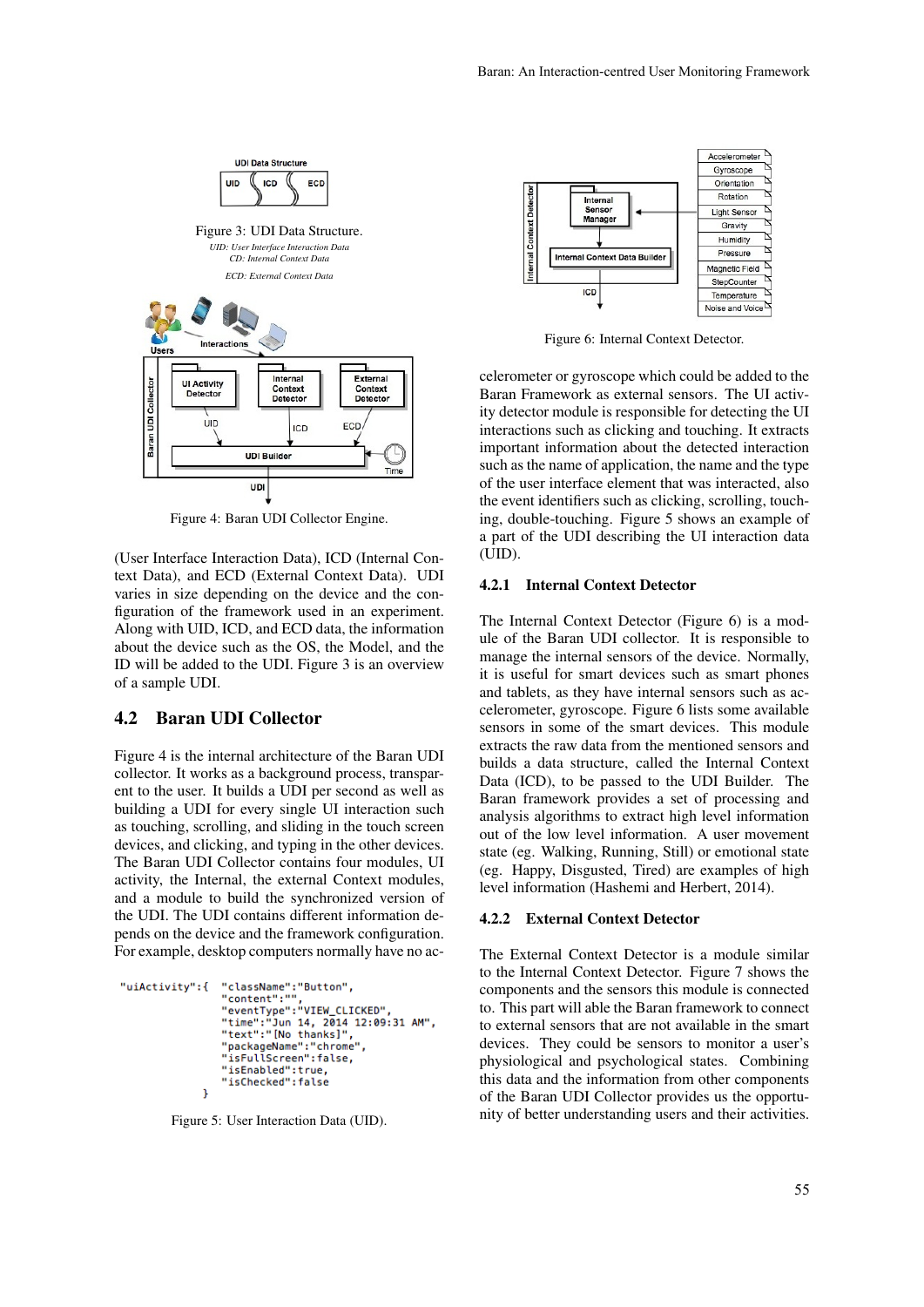

Figure 7: External Context Detector.

Some of the important sensors that our framework are capable with are listed and explained.

- Galvanic Skin Response (GSR): It is also recognized as Electro Dermal Response (EDR), Psycho-Galvanic Reflex (PGR), Skin Conductance Response (SCR) or Skin Conductance Level (SCL), and is as a measurement of the electrical conductance of the skin and shows the level of the stress and the emotional state of a user.
- ElectroCardioGraphy (ECG): It measures electrical impulses from the heart and converts them to a wave form.
- ElectroEncephaloGraphy (EEG): It is a measurement method of brain electrical activity.
- ElectroMyoGraphy (EMG): It detects the electrical potential generated by muscles.
- Facial Expression It reflects the emotional state of a user. Capturing images of the face of a user helps to detect their emotional state and facial expression.

This module builds a data structure that is called the External Context Data (ECD) after collecting all required data from the external sensors and devices. The ECD will be passed to the UDI Builder module.

# 5 DATA COLLECTION AND ANALYSIS

We use the Baran framework to collect some UDI data to demonstrate some basic analysis and data variation. After the data collection process, it was transferred to the database of the framework, analysed, and processed for the demonstration. Five user devices are chosen for this experiment. Baran was installed on the device as a service and users had worked normally with their devices with no distraction. Baran captured the data, built UDIs, and stored them locally on the

| Table 1: Devices Information and Experiment Duration. |  |  |
|-------------------------------------------------------|--|--|
|-------------------------------------------------------|--|--|

| Device           | Android OS Version | <b>Brand</b> | Model     | Type    |  |
|------------------|--------------------|--------------|-----------|---------|--|
| Dev1             | 4.4.2              | Asus         | Nexus 7   | Tablet  |  |
| Dev <sub>2</sub> | 4.3.0              | Samsung      | GT-I9300  | S-Phone |  |
| Dev3             | 2.3.5              | <b>HTC</b>   | Explorer  | S-Phone |  |
| Dev4             | 4.1.2              | Samsung      | GT-I8190N | S-Phone |  |
| Dev <sub>5</sub> | 4.2.2              | Sony         | CS2305    | S-Phone |  |

Table 2: User Interaction Usage.

| Devices          | Day: Hour: Minute: Second |
|------------------|---------------------------|
| Dev <sub>1</sub> | 01:03:04:29               |
| Dev <sub>2</sub> | 01:02:05:15               |
| Dev3             | 00:00:06:19               |
| Dev <sub>4</sub> | 00:02:08:51               |
| Dev <sub>5</sub> | 02:01:13:30               |

memory of the device as well as sending UDIs to the Baran Cloud Service. It is vital to mention that the experiment is to show a sample of interaction data and experiments with more sensors, EEG, GSR, etc., are under way.

Table 3: User Interface Interactions (Every Second Data not included in Total Per Device.

| Devices          | Touch/Click | Scroll | View Changed | View Selected | Every Second | Total Per Device | Average Interaction Per Day |
|------------------|-------------|--------|--------------|---------------|--------------|------------------|-----------------------------|
| Dev1             | 437         | 890    | 18           | 16            | 76355        | 1389             | 138                         |
| Dev <sub>2</sub> | 197         | 574    | 30           | 50            |              | 893              | 223                         |
| Dev3             | 45          |        | 3            | 18            |              | 404              | 202                         |
| Dev4             | 194         | 170    | 413          | 16            | 8249         | 850              | 170                         |
| Dev <sub>5</sub> | 667         | 7367   | 1957         | 124           | 120337       | 10452            | 1045                        |

Table 1 provides information about the devices used in this experiment. They are the Android smart phones or tablets. Users are researchers, age ranged 30 to 35 years old. Table 2 shows the total time users interact with the devices and Baran collects UDIs. Table 3 shows a summary of users interaction such as touching and scrolling that are the basic interactive gestures. Other events are defined as View Changed, that is the event when the user interface elements changed, View Focused, that is trigged when a user interface is activated and comes to the front, and Ev-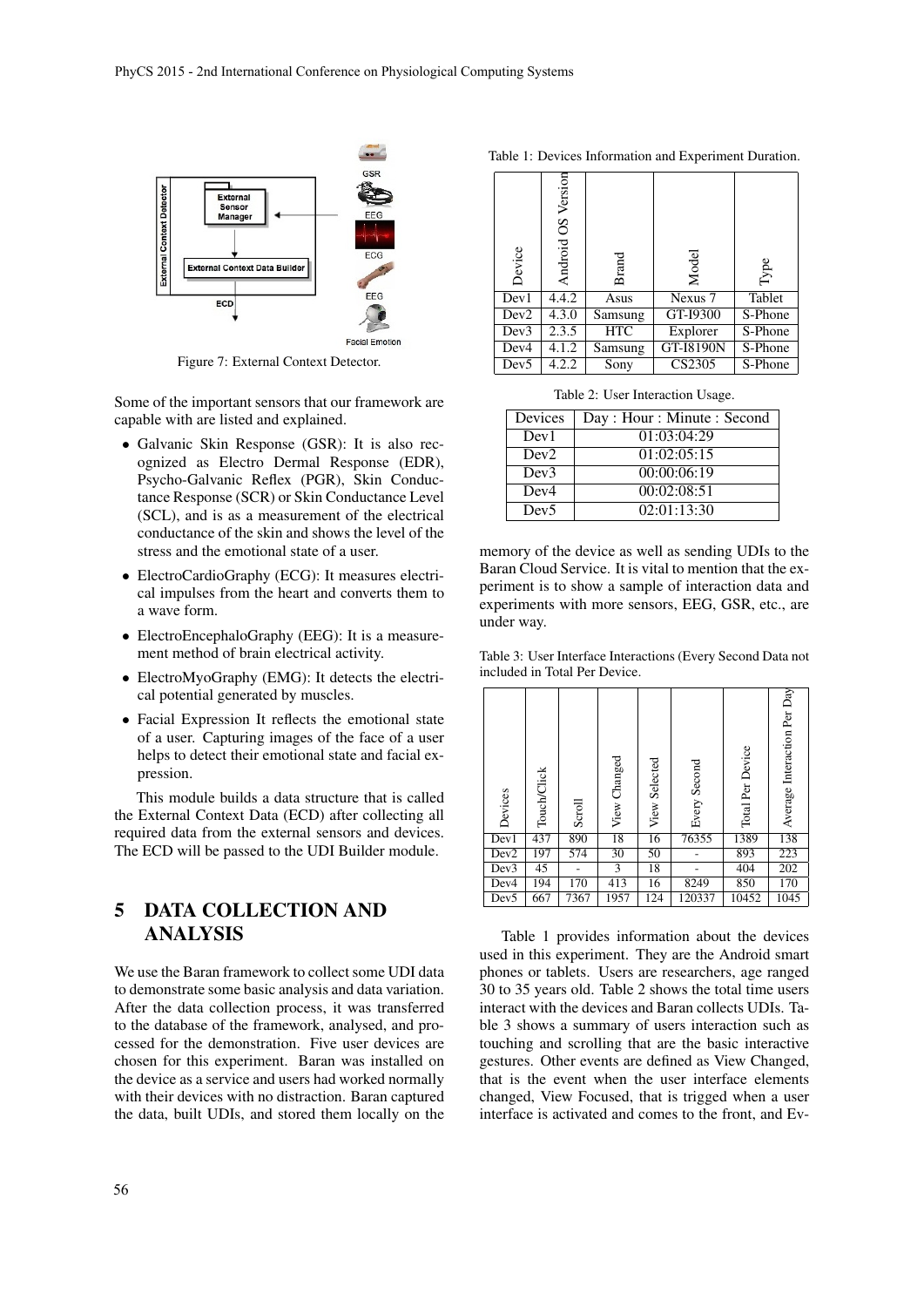

Figure 8: Touches/Clicks Summary for the Top Three Applications Per User.

ery Second, that is an event designed by the Baran framework to capture the sensor data every second in order to have a better overview of the contextual information. User five's data shows that he/she uses his/her smart phone more than others. Although the duration of the data collection process for him/her was more than others, however the average interaction per day metric also shows a considerable difference.

Figure 8 reports the number of interaction in terms of touching or clicking the user interfaces of different applications. Launcher is the name of the operating system UI manager also called "Home". It is obvious the it is used mainly by users one to four. Device setting also is used many times bye some users that shows it is an important part od a smart phone. Facebook is used by user one and five as it is in top three most touched applications. User five mainly used Viber, Facebook and Chrome. Chrome, which is a web browser application, is also used by user two and five as the second most touchable application. Viber is an internet messaging and calling application, that is used bye some of the users. It is used by user three and five in most touchable applications. It shows this application is used mainly for messaging because the touching occurs when a user open an application or typing.

Figure 9 shows the number of scrolling for the top three applications used by users. The device three does not support scrolling events and is not reported in this figure. This figure shows that user five mainly used chrome with scrolling gesture. Facebook is the second most scrollable application that user five used. Chrome and Facebook are also used by other users as the top scrollable applications which shows scrolling within the user interfaces of these two applications is important and needs to be considered as a key point in UI designing. Comparing Figure 8 and 9 would help designers to distinguish between toucha-



Figure 9: Scrolling Summary for the Top Three Applications Per User.



Figure 10: Time Usage Summary for the Top Four Applications Per User.

bility and scrollability of their applications in order to improve UX and UI functionality.

Figure 10 shows how long users spend on using the applications. It reports top four applications for each user. There is a game played by user five that is the main application he/she used. Moreover, there are some applications that are used in common between users such as Chrome, Facebook, Contacts, Map application.

Figure 11 shows the difference between number of touching and scrolling events for top ten applications used by users in total. It is clear that scrolling is the most popular gesture in the Chrome, the Facebook, and also some other applications. On the other hand, touching is mostly used in the Maps and the whatsApp application. We also compare these top ten applications in terms of time duration users spend in an application.

Figure 12 reports that Chrome, Contacts, and Home are the top three applications that are used by users in total. There is an interesting observation that although Facebook application is not used for a considerable amount of time, however the number of in-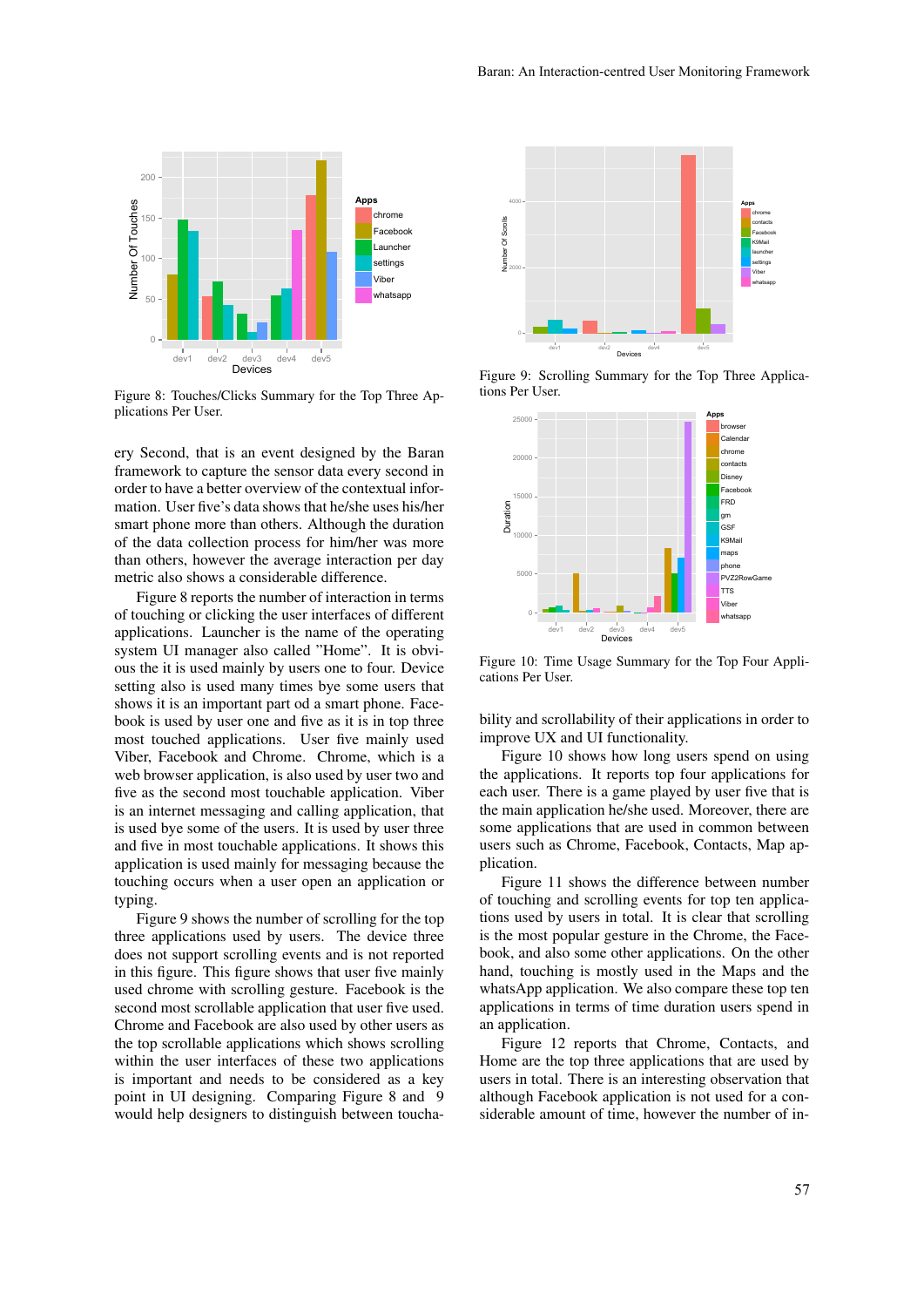

Figure 11: UI Interactions Summary for the Top Ten Applications for All User.



Figure 12: Time Usage Summary for the Top Ten Applications for All User.

teractions in it, is always high. This data can be used in order to model users and track their activities to study abnormal behaviour.

In the smart-phone and tablet OS, each entity interacted with has a title and possibly a content as a description. Table 4 lists the titles of these entities that are interacted with during the experiment. For instance, user one in the device one, touches an entity titled "Home" more than 100 times. The entity could be an application named "Home" or any touch that was done in the home screen of the device. Analysing this data needs a more sophisticated methods to extract useful information. Table 5 reports information from the accelerometer, gyroscope, orientation, and rotation sensors. It shows the average and standard deviation of the sensor readings per device. They need to be processed in a more sophisticated way to extract better and useful information. For example, they could be analysed to find the applications that a user was using on the move. It can be understood

| Device 1           |            |                            |                             | Device 2        |          |                             |
|--------------------|------------|----------------------------|-----------------------------|-----------------|----------|-----------------------------|
| Content            |            | $\frac{1}{9}$ Interactions | Content                     |                 |          | $\frac{1}{2}$ Interactions  |
| [Home]             |            |                            | [TouchWiz Home]             |                 |          |                             |
| [Apps]             |            | 92                         | [Chrome]                    |                 |          | $\overline{27}$             |
| [Subway Surf Game] |            | $\overline{67}$            | [K9 Email]                  |                 |          | $\overline{22}$             |
| [Gmail]            |            | $\overline{33}$            |                             |                 | [Apps]   | 16                          |
| Device 3           |            |                            |                             |                 | Device 4 |                             |
| Content            |            | 33<br>Interactions         | Content                     |                 |          | $\frac{20}{2}$ Interactions |
| [HTC Sense]        |            |                            | [TouchWiz Home]             |                 |          |                             |
| [Phone]            |            | $\overline{16}$            | [unlock, no missed events.] |                 |          | $\overline{20}$             |
| [All apps]         |            | 7                          | [WhatsApp]                  |                 |          | $\overline{20}$             |
| [End Call]         |            | $\overline{5}$             | [Apps]                      |                 |          | 8                           |
| [Calendar]         |            | $\overline{3}$             | [Flipps]                    |                 |          | $\overline{3}$              |
|                    | Device 5   |                            |                             |                 |          |                             |
|                    | Content    |                            |                             | Interactions    |          |                             |
|                    | [Facebook] |                            |                             | $\overline{69}$ |          |                             |
|                    | [PvZ2]     |                            |                             | 53              |          |                             |
|                    | [Maps]     |                            |                             | 49              |          |                             |
|                    | [Chrome]   |                            |                             | $\overline{47}$ |          |                             |
|                    | [Viber]    |                            |                             | $\overline{43}$ |          |                             |

Table 4: The Titles of the Entities Interacted by Users.

from the accelerometer sensor data that the devices two and three, were used more on the move.

# 6 CONCLUSION

Baran is a framework that simplifies the process of the data collection during an experiment. It is very valuable to have the contextual information combined with the User Interaction data. It provides a better understanding of user behaviour during an experiment. It also provides a better understanding of the cooperation between internal UI elements and can find where a bug occurs. The proposed framework gives the ability of collecting useful information. This paper demonstrates results of experiments that show the complexity of the collected data and the variety of the results obtained from different users. There is a huge space to add sophisticated analysis algorithms to the framework to extract more information. It is also very valuable to be able to combine the contextual information with various sensors, such as EEG or ECG. The Baran framework can be used by researchers without implementation effort. Researchers can simply configure the framework, then the needed data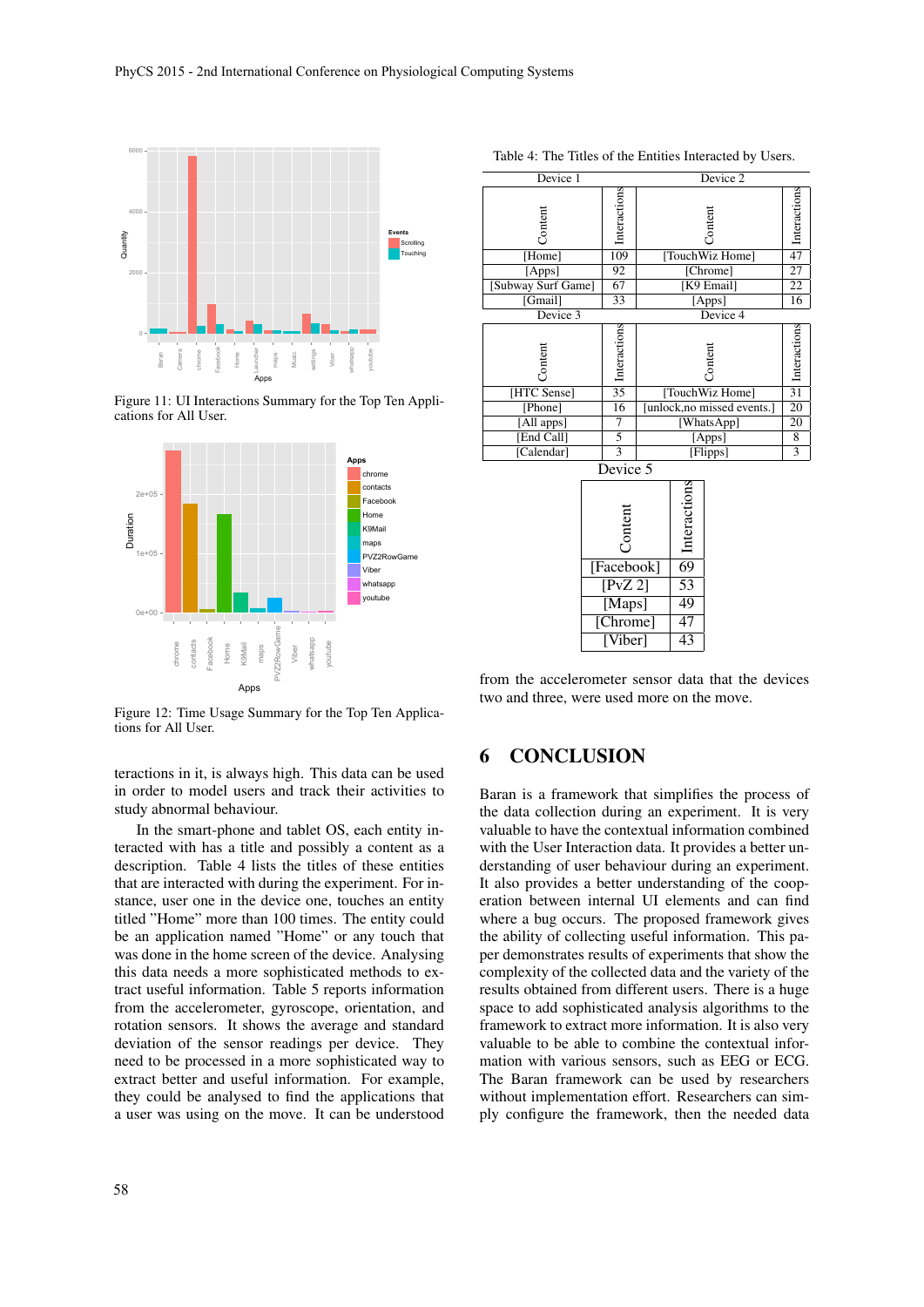| Axis                        | $\overline{\text{X}}$ |                           | Ÿ                                |                           |                  | $\overline{\mathrm{z}}$   |  |  |
|-----------------------------|-----------------------|---------------------------|----------------------------------|---------------------------|------------------|---------------------------|--|--|
| DeviceProfileLL             | Average               | <b>Standard Deviation</b> | Average                          | <b>Standard Deviation</b> | Average          | <b>Standard Deviation</b> |  |  |
|                             |                       |                           | <b>Accelerometer Sensor Data</b> |                           |                  |                           |  |  |
| Dev1                        | $-4.4900$             | 0.5313                    | 0.8105                           | 2.1964                    | 9.6616           | 1.1105                    |  |  |
| Dev <sub>2</sub>            | $-3.8800$             | 1.3853                    | 5.8777                           | 2.5352                    | 7.2268           | 1.9845                    |  |  |
| Dev3                        | $-0.5919$             | 2.0480                    | 4.8383                           | 3.226                     | 6.7858           | 3.5863                    |  |  |
| Dev <sub>4</sub>            | $-0.2411$             | 1.0037                    | 2.5825                           | 2.8138                    | 9.1920           | 1.3464                    |  |  |
| Dev <sub>5</sub>            | 5.8751                | 3.8237                    | $-1.1253$                        | 3.1923                    | $-0.8628$        | 5.0985                    |  |  |
|                             |                       |                           | Gyroscope Sensor Data            |                           |                  |                           |  |  |
| Dev1                        | $-2.50$               | 6.3103                    | 2.80                             | 8.2105                    | 6.099            | 8.1606                    |  |  |
| Dev <sub>2</sub>            | 4.403                 | 0.3170                    | $-2.05$                          | 0.2812                    | 1.32             | 0.2384                    |  |  |
| Dev <sub>3</sub>            | $\theta$              | $\mathbf{0}$              | $\overline{0}$                   | $\mathbf{0}$              | $\theta$         | $\mathbf{0}$              |  |  |
| Dev4                        | $-9.104$              | 0.184                     | $-1.01$                          | 0.1126                    | $-4.509$         | 0.2666                    |  |  |
| Dev5                        | $\mathbf{0}$          | $\theta$                  | $\theta$                         | $\mathbf{0}$              | $\overline{0}$   | $\mathbf{0}$              |  |  |
|                             |                       |                           | <b>Orientation Sensor Data</b>   |                           |                  |                           |  |  |
| Dev1                        | 178                   | 130                       | $\overline{-5}$                  | $\overline{14}$           | $\boldsymbol{0}$ | $\overline{3}$            |  |  |
| Dev <sub>2</sub>            | 195                   | 144                       | $-37$                            | 18                        | $-2$             | $\overline{8}$            |  |  |
| Dev3                        | $\overline{0}$        | $\overline{0}$            | $\overline{0}$                   | $\overline{0}$            | $\overline{0}$   | $\overline{0}$            |  |  |
| Dev4                        | $\overline{201}$      | $\overline{87}$           | $-15$                            | $\overline{22}$           | $\overline{-1}$  | $\overline{7}$            |  |  |
| Dev <sub>5</sub>            | $\overline{211}$      | 34                        | 89                               | 94                        | $-40$            | 24                        |  |  |
| <b>Rotation Sensor Data</b> |                       |                           |                                  |                           |                  |                           |  |  |
| $\overline{Dev1}$           | 2.58                  | 7.8603                    | $-2.07$                          | 9.8902                    | $-0.1908$        | 0.4541                    |  |  |
| Dev <sub>2</sub>            | 0.2871                | 0.1388                    | $-1.2$                           | 0.1617                    | $-4.403$         | 0.332                     |  |  |
| Dev3                        | $\overline{0}$        | $\overline{0}$            | $\mathbf{0}$                     | $\overline{0}$            | $\overline{0}$   | $\overline{0}$            |  |  |
| Dev <sub>4</sub>            | 9.1704                | 0.1434                    | 2.820                            | 0.1361                    | 0.2388           | 0.7033                    |  |  |
| Dev5                        | $\overline{0}$        | $\overline{0}$            | $\overline{0}$                   | $\overline{0}$            | $\overline{0}$   | $\overline{0}$            |  |  |

Table 5: Average and Standard Deviation of Some Sensors.

will be collected and provided to them for any further analysis. Health care system, habit discovery, or abnormal behaviour studies are some application areas the Baran framework and the UDI can be successfully used. Users also can use it to have a monitoring system and improve their UX by finding good and bad habits. Moreover, the data is valuable for researchers who study context based systems (Moldovan et al., 2013; Sourina et al., 2011). This framework also able researchers to share data for analysis in science community. UDI meets all this needs in order to contribute to the science community and help researchers and developers.

## **REFERENCES**

9241-210:2010., I. D. (2010). Ergonomics of human system interaction - part 210. Technical report, International Standardization Organization (ISO). Switzerland.

- Buthpitiya, S., Luqman, F., Griss, M., Xing, B., and Dey, A. K. (2012). Hermes – A Context-Aware Application Development Framework and Toolkit for the Mobile Environment. In *Advanced Information Networking and Applications*.
- Cao, A., Chintamani, K., Pandya, A., and Ellis, R. (2009). Nasa tlx: Software for assessing subjective mental workload. *Behavior Research Methods*, 41(1):113– 117.
- Dey, A., Abowd, G., and Salber, D. (2001). A Conceptual Framework and a Toolkit for Supporting the Rapid Prototyping of Context-Aware Applications. *Human-Computer Interaction*, 16(2):97–166.
- Forlizzi, J. and Battarbee, K. (2004). Understanding experience in interactive systems. In *Proceedings of the 5th Conference on Designing Interactive Systems: Processes, Practices, Methods, and Techniques*, DIS '04, pages 261–268, New York, NY, USA. ACM.
- Hart, S. G. (2006). Nasa-task load index (nasa-tlx); 20